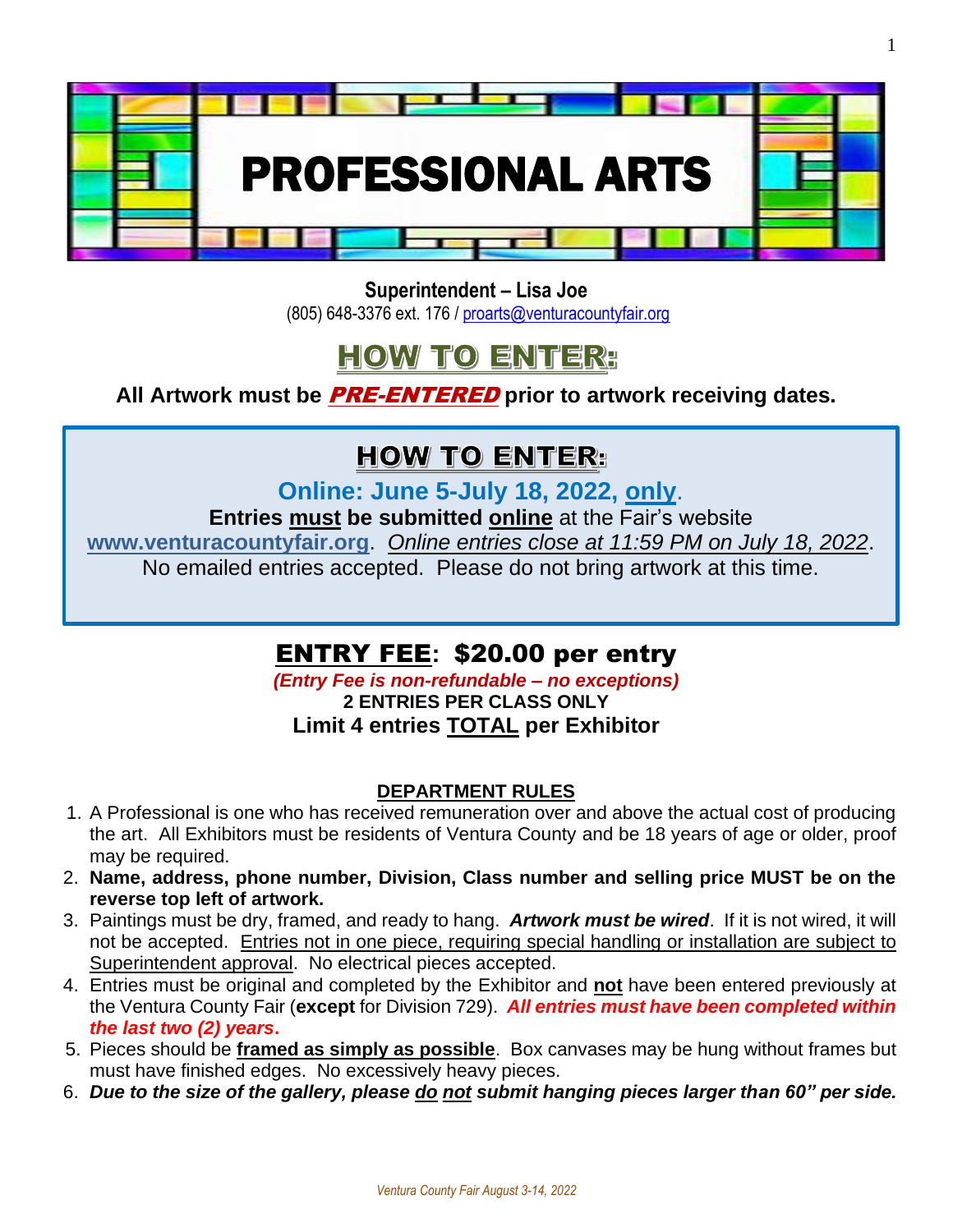- 7. Artists will be responsible for insurance if they desire it. All care will be taken to protect any piece of work entered. **However, the Ventura County Fair will not be responsible for loss or damage of any kind.**
- 8. No "business cards" on artwork or anywhere in the Pro Art building.
- 9. **Best of Show** award is selected by the Judge(s).
- 10. Entries for Division 729 **MUST** have been previously shown in Division 728 Class 3.
- 11. All **NEW** Outdoor Sculpture must be entered in Division 728 Class 3.

*Photographs may not be submitted in this Department. Photographs are entered in the Photography Department.*

### WHEN TO BRING ARTWORK TO THE FAIR:

### **Friday, July 22, Saturday, July 23 & Sunday, July 24, 2022 10:00 AM to 5:00 PM**

## WHEN TO PICK-UP ARTWORK:

Artwork *MUST* be picked up on stated pick-up days – we do not have space to store any artwork. **If you cannot pick-up your artwork, arrange for someone to pick it up for you.**

\*Entries *NOT* selected for the show *MUST* be picked up **Tuesday, July 26, 2022, between 2:00 PM and 7:00 PM.** Accepted articles must remain until the close of Fair.

\*Entries **selected** for the Show in the Professional Arts Department **MUST** be claimed on **Monday, August 15, 2022, between 12:00 PM to 7:00 PM.** 

**Entries not claimed at this time become the property of the Fair and will be discarded.**

#### **DIVISION 725 – DRAWINGS, PAINTINGS, ETC.**

#### **Premiums Offered per Class**

| 1st   | 2nd   | 3rd   | 4th   | .5th  |
|-------|-------|-------|-------|-------|
| \$600 | \$300 | \$200 | \$150 | \$100 |

Class

- 1. Drawings and the set of the set of the set of the set of the set of the set of the set of the set of the set of the set of the set of the set of the set of the set of the set of the set of the set of the set of the set
- 2. Oils/Acrylics 6. Watercolor

 3. Mixed Media (list media) – *defined as a technique involving the use of two or more artistic media that are combined into a single composition*

#### **DIVISION 726 – CERAMICS, PORCELAIN PAINTING & WOOD Premiums Offered per Class**

| 1st   | 2nd   | 3rd   |
|-------|-------|-------|
| \$600 | \$300 | \$200 |

Class

1. Ceramics 3. Wood

2. Porcelain Painting